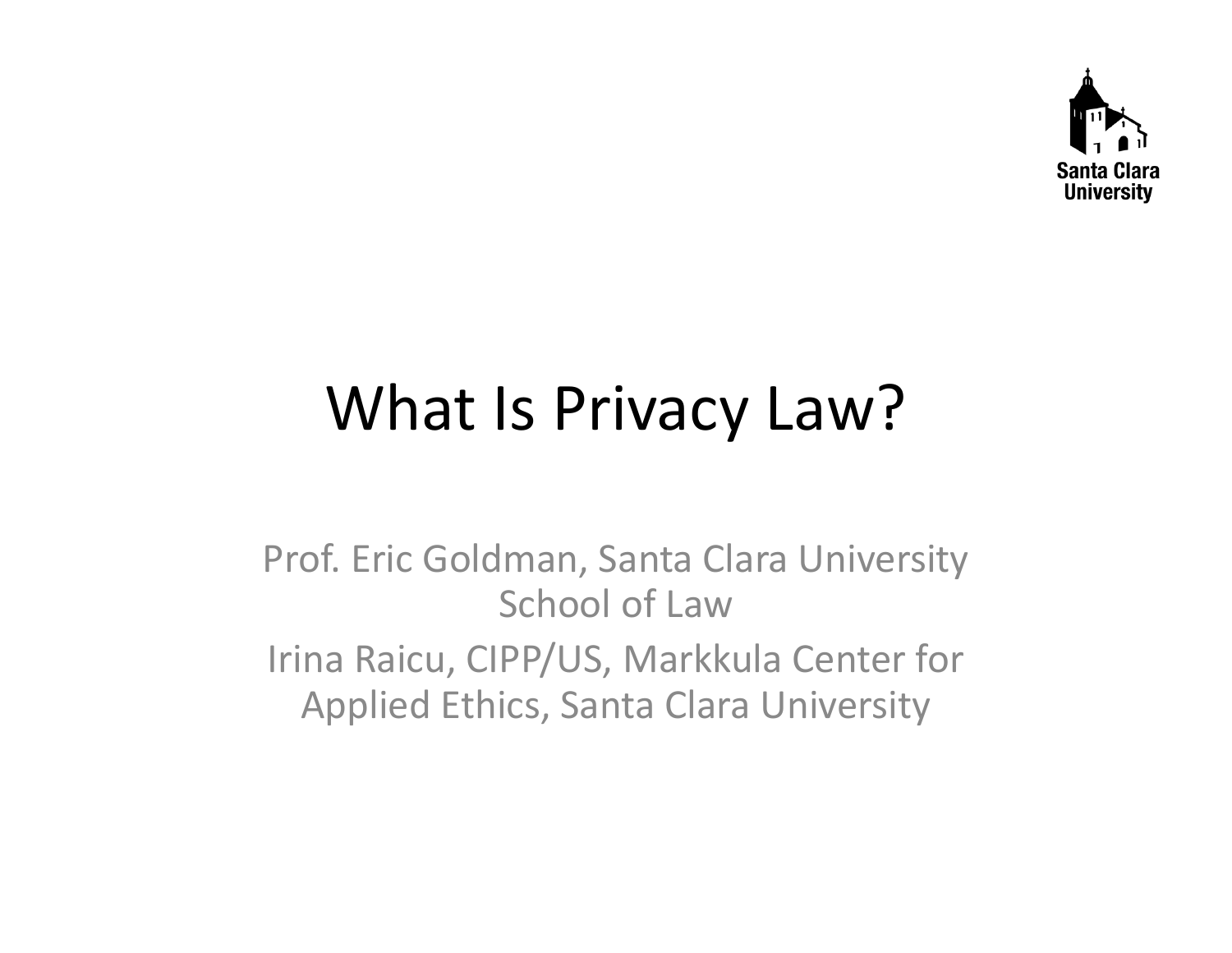

### What is Privacy?

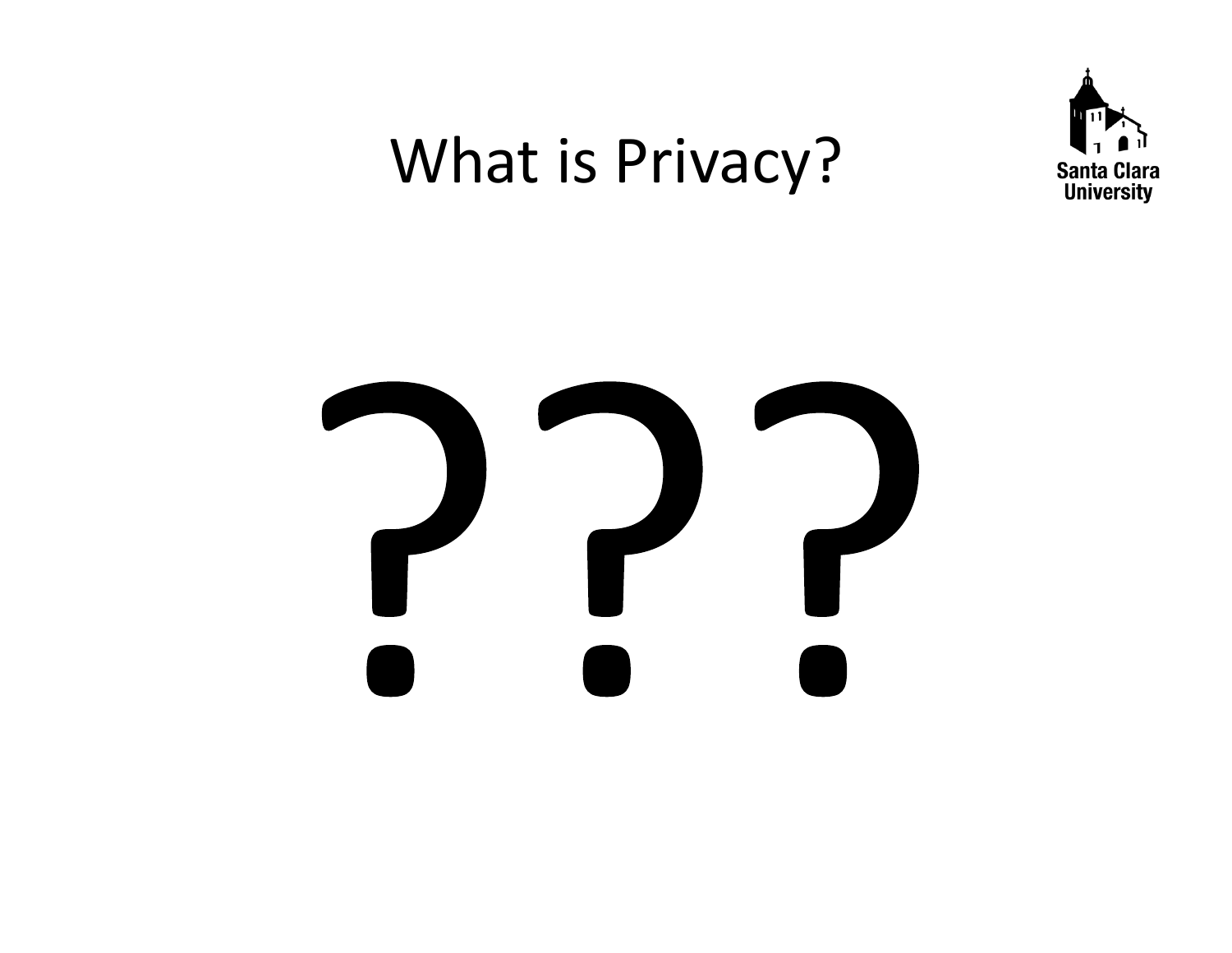### What is Privacy?



One possible definition:

"Informational/data privacy is the ability of <sup>a</sup> person or <sup>a</sup> group to control the disclosure of information about them (i.e. what information, to whom, when, under what circumstances, etc.). There is no such thing as perfect privacy; it is always imperfect and always important"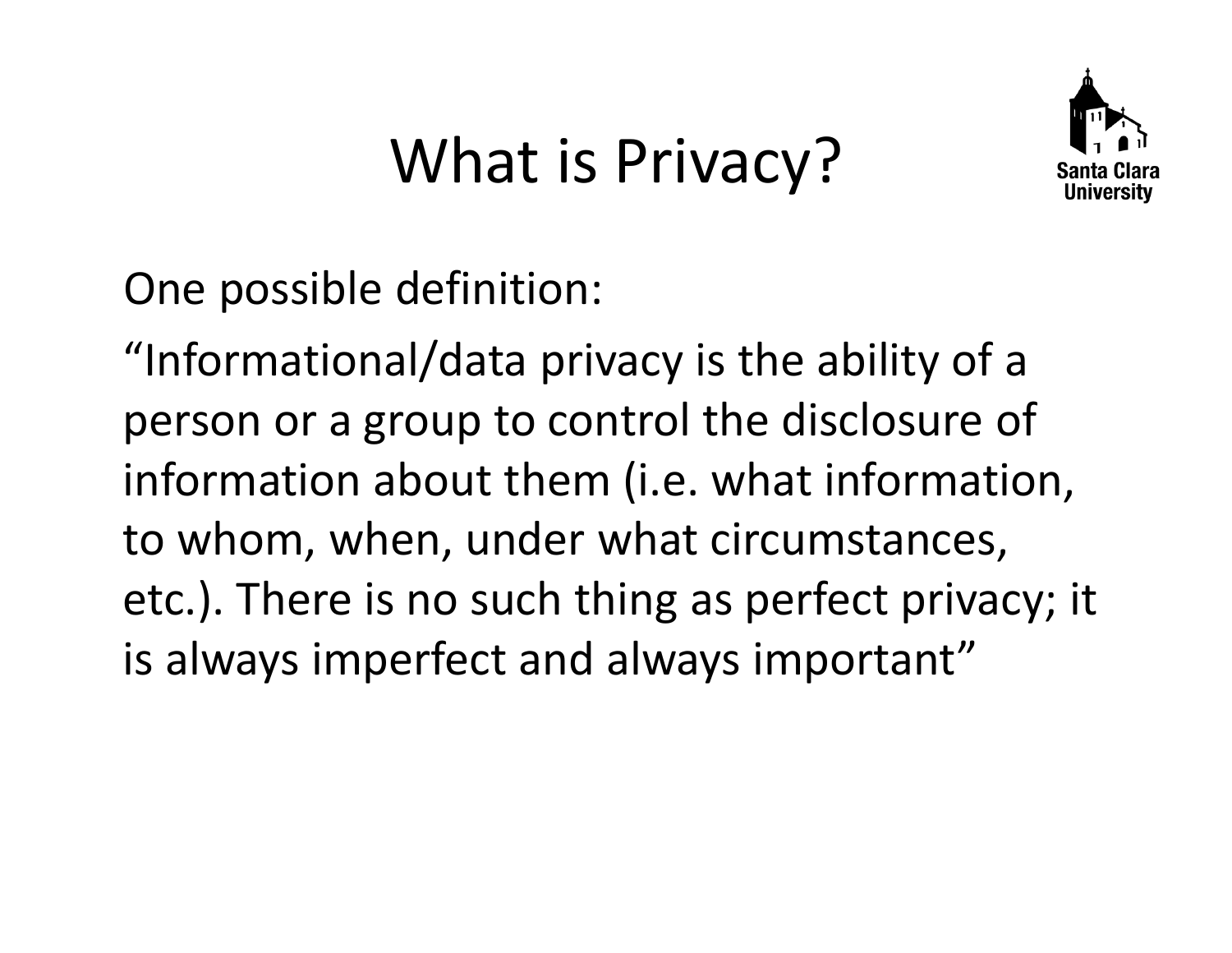# California Constitution



### ARTICLE 1 DECLARATION OF RIGHTS

§1. All people are by nature free and independent and have inalienable rights. Among these are enjoying and defending life and liberty, acquiring, possessing, and protecting property, and pursuing and obtaining safety, happiness, **and privacy**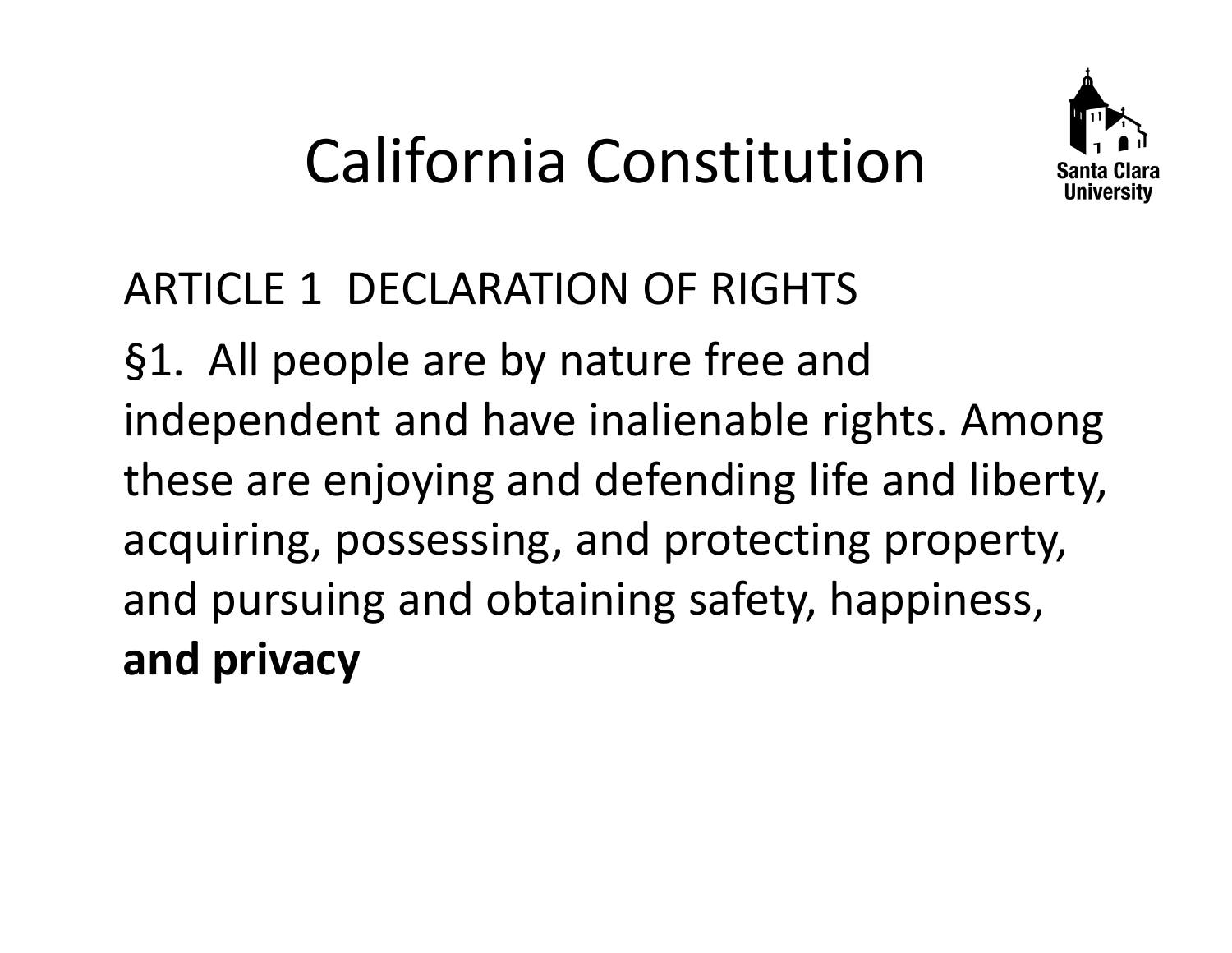

### What Is Privacy Law?

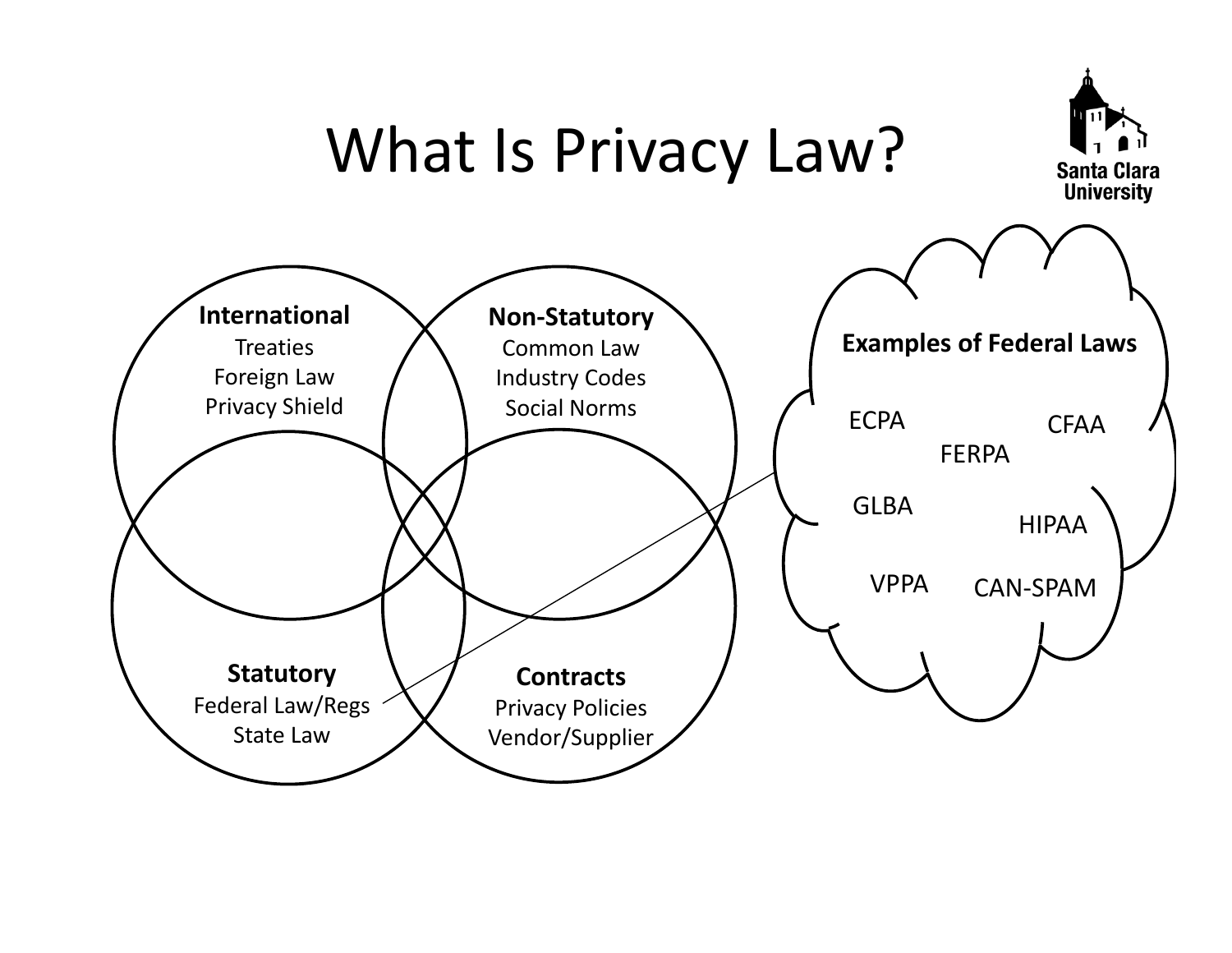

### What Privacy Professionals Do

|                              | Litigation                                                                               | <b>Counseling &amp;</b><br><b>Transactions</b>                         | <b>Policy</b>                               |
|------------------------------|------------------------------------------------------------------------------------------|------------------------------------------------------------------------|---------------------------------------------|
| Government                   | FTC & other fed agencies<br>CA DOJ<br><b>DA Offices</b>                                  | N/A                                                                    | <b>Staffer</b>                              |
| Professional<br><b>Firms</b> | <b>Plaintiff-side firms</b><br>(contingency class-action)<br>Defense-side firms (Biglaw) | Law Firms<br><b>Accounting Firms</b><br>Consultancies                  | N/A                                         |
| In-House                     | Privacy lawyer                                                                           | Privacy lawyer<br>CPO/privacy dept<br>CISO/security dept<br>Compliance | <b>Government affairs</b>                   |
| <b>Public Interest</b>       | EFF, ACLU, EPIC                                                                          | N/A                                                                    | <b>CDT, Privacy Rights</b><br>Clearinghouse |

Also: Academia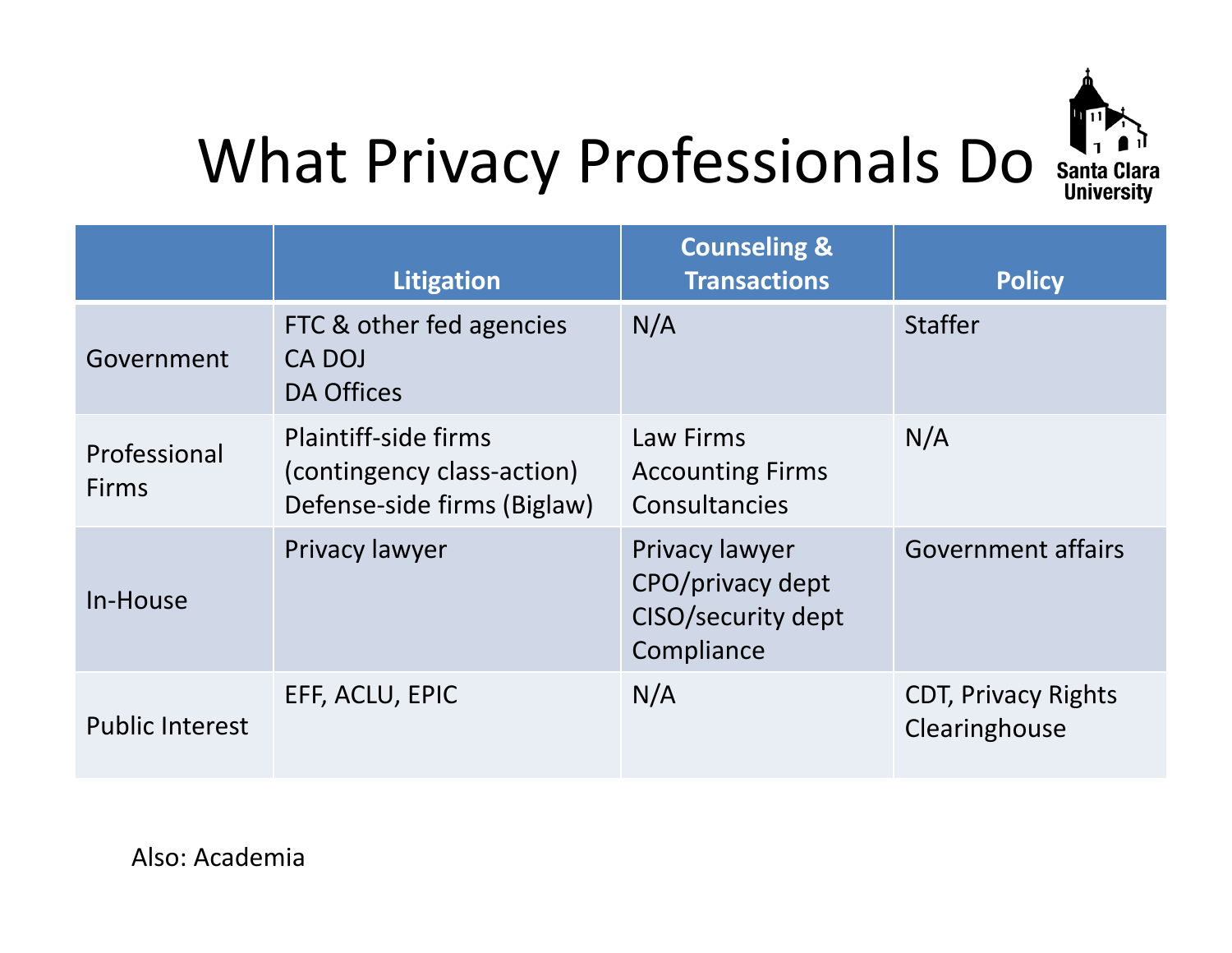

#### What Are SCU Alums Doing? Where they work  $Q$

Adobe 4  $\overline{3}$ Google  $\overline{3}$ PayPal **TRUSTe**  $\overline{3}$ Clyde & Co  $\overline{3}$ SanDisk, a Western Digital Brand 3  $\overline{2}$ GitHub Sensity Systems  $\overline{2}$ **DLA Piper**  $\overline{2}$ IAPP - International Association of Pri...  $\overline{2}$ Santa Clara University School of Law  $\overline{2}$ Ropes & Gray LLP  $\overline{2}$ Microsoft 1 Paradata  $\mathbf{1}$ Intel Corporation  $\mathbf{1}$ CISO Advisory & Investigations LLC  $\blacksquare$ **SAP** 1 Fitbit  $\mathbf{1}$ Hassard Bonnington LLP  $\mathbf{1}$ 1 LinkedIn

#### Privacy Law Certificate Earners

|                    | <b>Class of 2015</b> | Class of 2016                          |
|--------------------|----------------------|----------------------------------------|
| <b>JD Required</b> | GitHub               | eBay, Sensity,<br>boutique law<br>firm |
| JD<br>Advantaged   | <b>TRUSTe</b>        | <b>TRUSTe</b>                          |
| Other              | Indeterminate        | Seeking                                |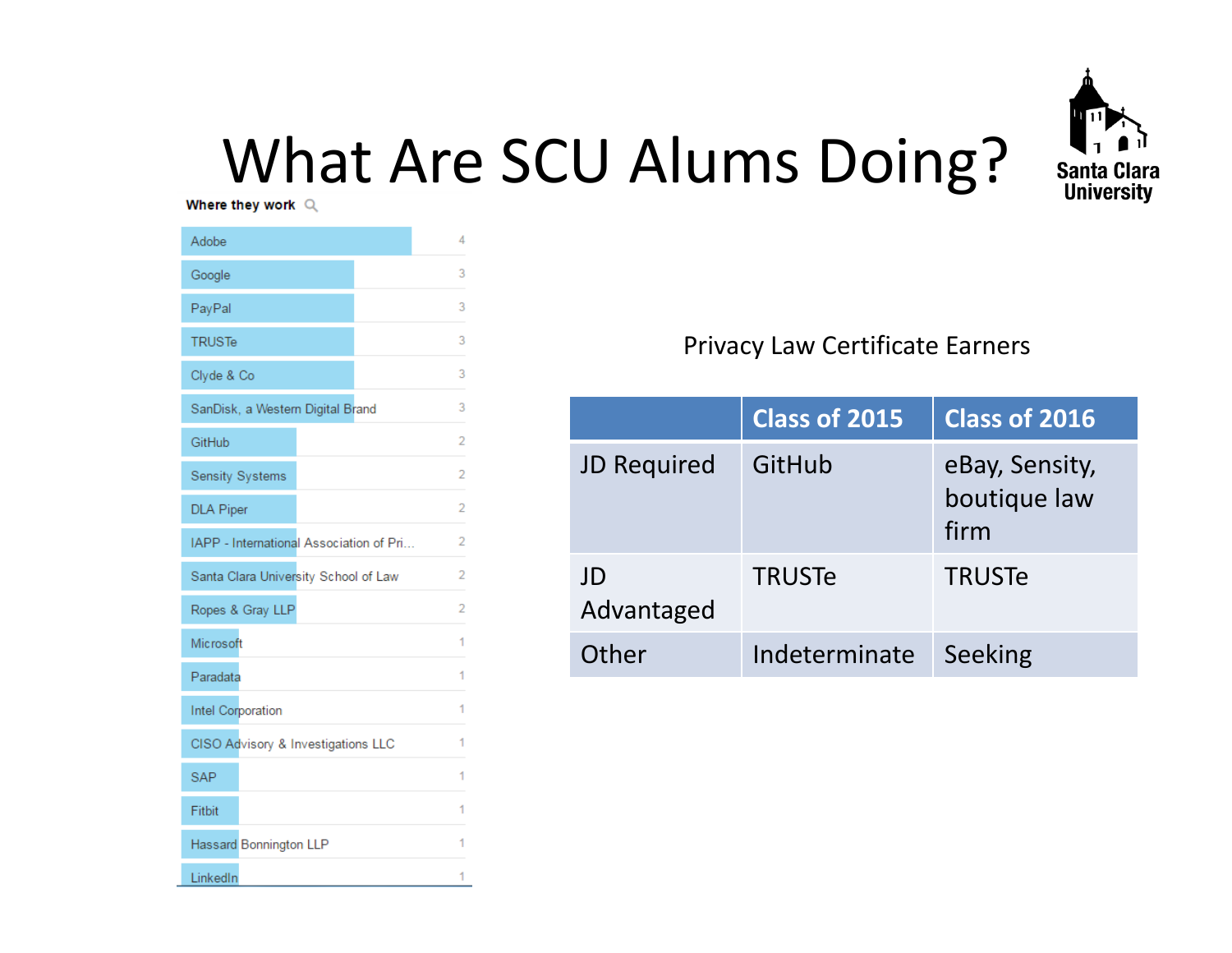

### Is a Privacy Career Right For You?

- Field is rapidly evolving
- Leadership opportunities
- Strong employer demand
- Technical expertise is highly valued
- Corporate jobs <sup>+</sup> stock options <sup>+</sup> promotion opportunities
- Feel like you're making <sup>a</sup> difference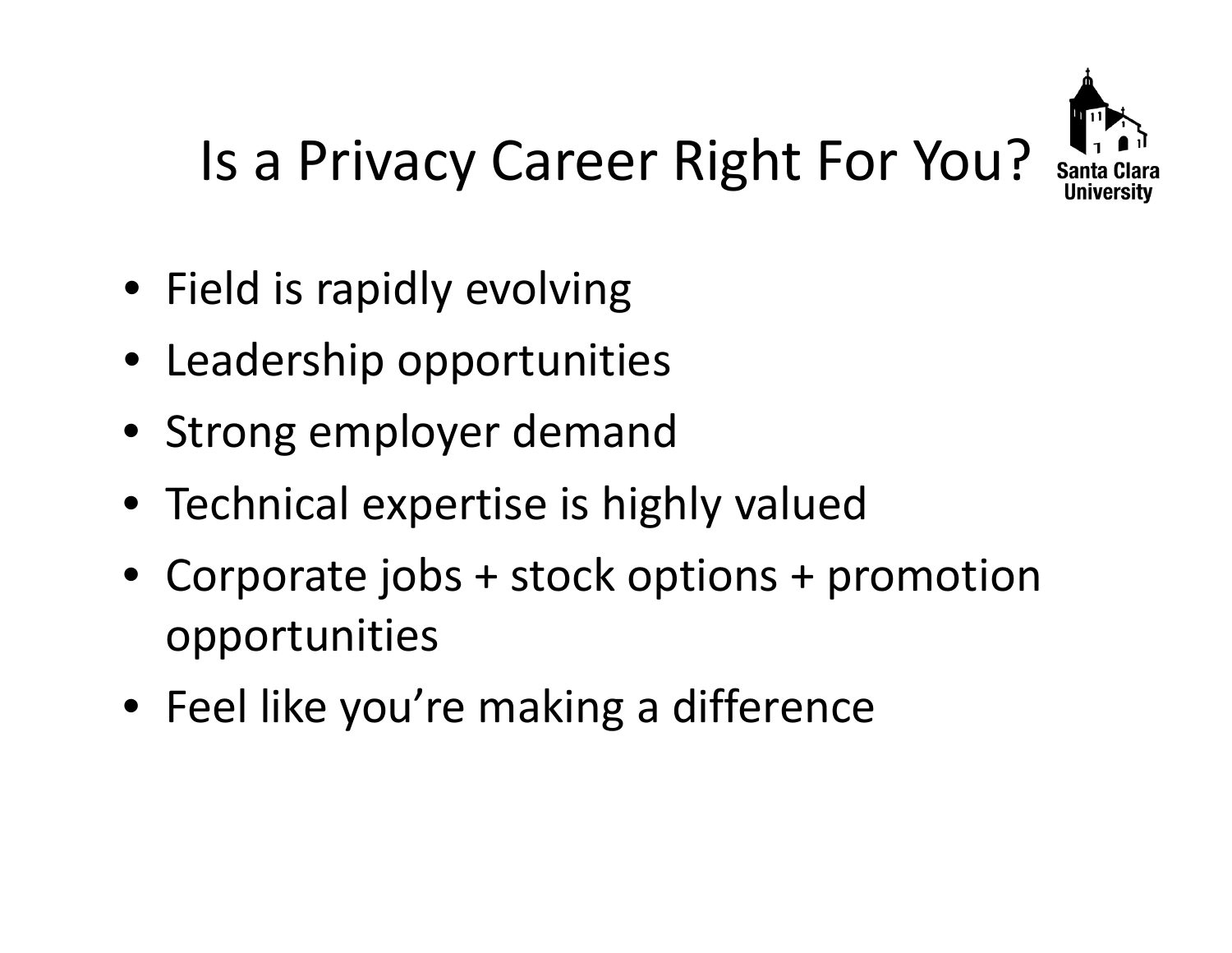

### Certificate Overview

- Globally novel option
- • Goal: graduate practice‐ready privacy specialists – A SPECIALIZED TOOL FOR SPECIALIZED OUTCOMES
- Subgoals
	- – $-$  Build skills valued by employers
	- Demonstrate soft skills
	- Build resume
	- – $-$  Integrate students into privacy community
	- – $-$  Signal specialization early
	- – $-$  Reduce employer risk
- YOU DON'T NEED A PRIVACY LAW CERTIFICATE TO SUCCEED WITH A PRIVACY CAREER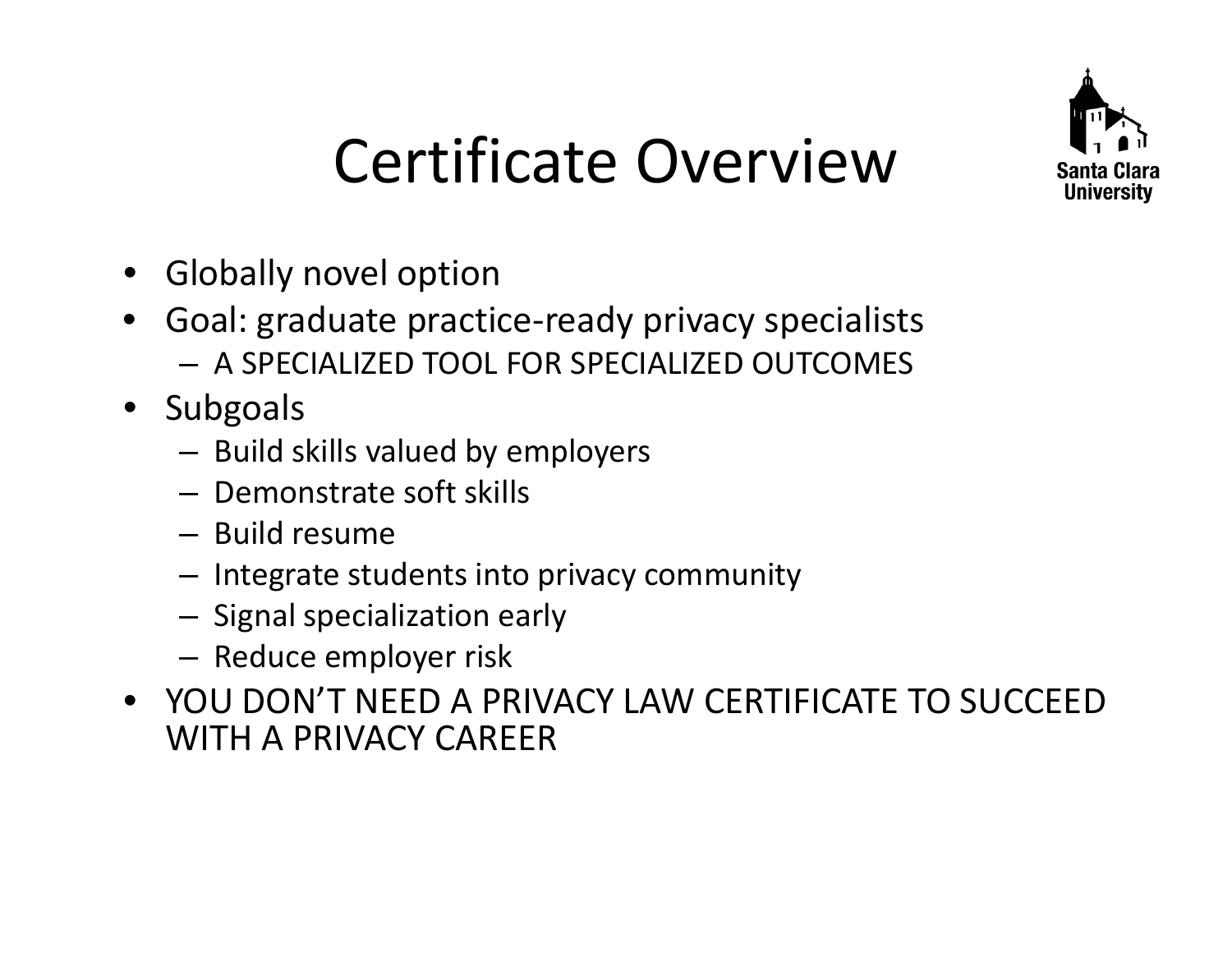

## Certificate Requirements

- YOU MUST CHOOSE BETWEEN THE PRIVACY LAW CERTIFICATE AND OTHER CERTIFICATES
- $\bullet$  Coursework: Privacy Law (Fall), Comparative Privacy Law (Spring), 3 electives
- IAPP Certification
	- Most students choose CIPP/US
	- Test & prep materials included with IAPP student membership
	- 30+ hours of prep time
- Publish an article in venue read by privacy professionals
	- Most students choose an IAPP publication. Contact Sam Pfeifle (spfeifle@privacyassociation.org )
	- Most publications 1k‐3k words
- •Externship/Clerkship with 150 hours of privacy work
- •Declare by 3d Semester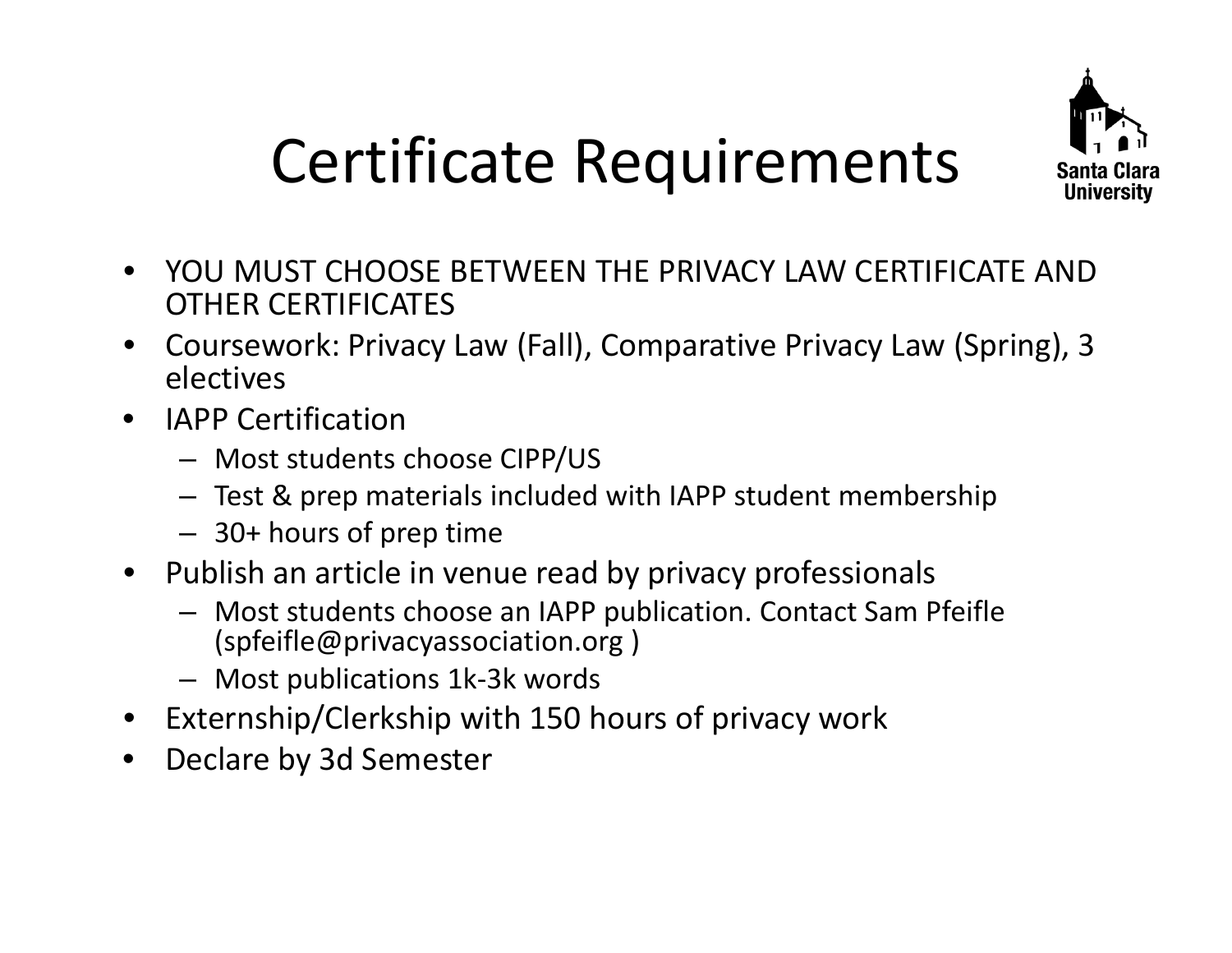

- Privacy Law Student Organization (http://law.scu.edu/life/privacy‐law‐student‐ organization/)
- IAPP
	- –— Daily Dashboard (https://iapp.org/news/daily-dashboard/)
	- Events (https://iapp.org/conferences/). Ex: Privacy. Security. Risk., San Jose, Sept. 13‐16
- LinkedIn
	- Ex: https://www.linkedin.com/groups/6782332
- Privacy Lab (https://wiki.mozilla.org/Privacy/Privacy\_Lab)
- Bar Associations